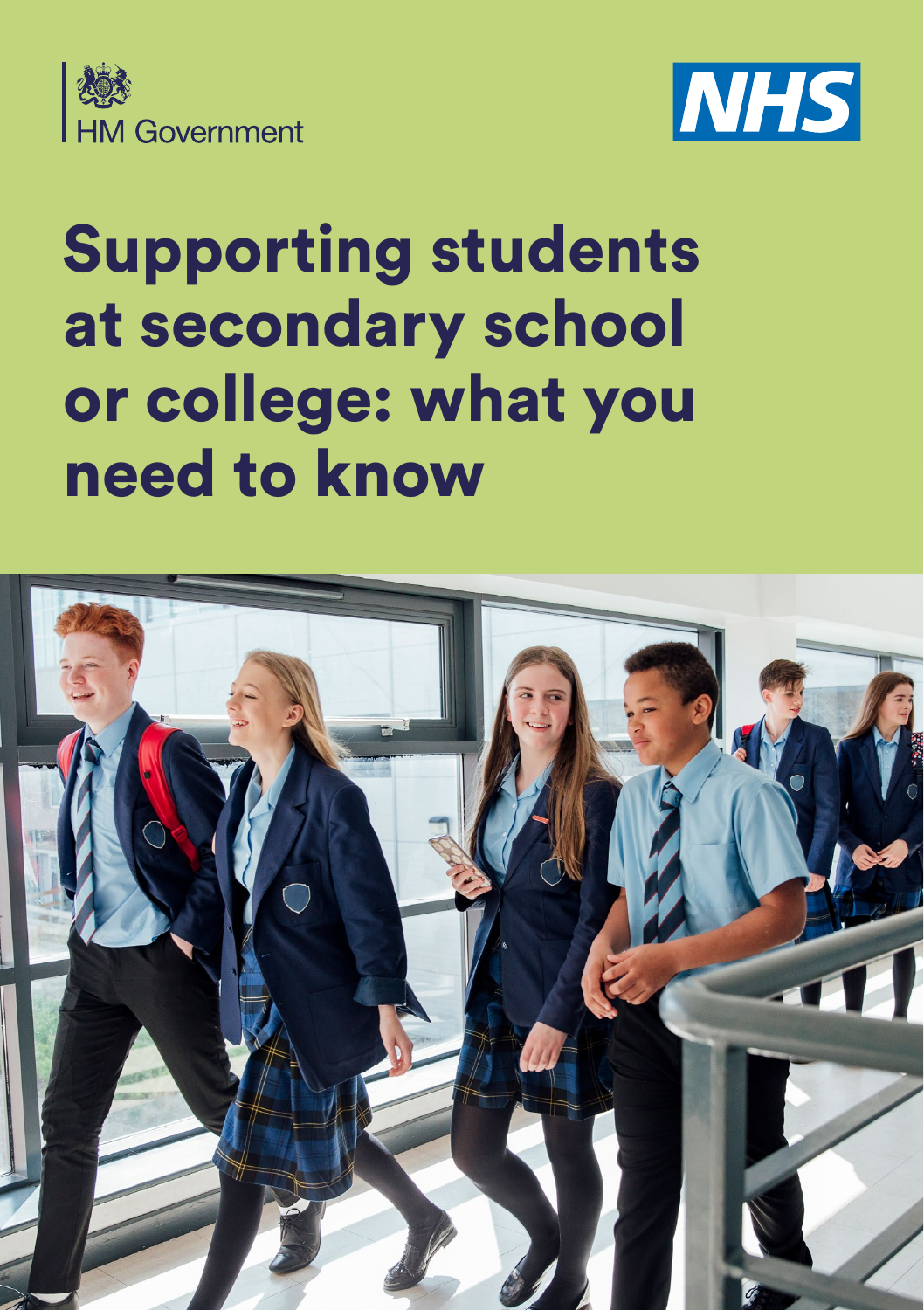# School or college is the best place for young people to be.

With the easing of COVID-19 restrictions, young people are now able to enjoy more freedom in their education.

Being at school or college keeps young people's education on track, so they can achieve their full potential, while also benefitting their mental and physical health and wellbeing.

We're doing everything we can to ensure young people can continue to attend school or college.

# What COVID-19 measures will change at my child's school or college?

School or college will feel different as COVID-19 measures are relaxed.

- Bubbles and staggered start and finish times are no longer advised
- Young people can again have breaktimes and lunch together and take part in practical lessons and sports with other classes and year groups
- Face coverings are no longer advised for pupils, staff and visitors
- Schools and colleges are advised to continue with regular handwashing, cleaning regimes, and to keep space well ventilated
- Rapid COVID-19 testing of secondary and college students should continue even for those who have been vaccinated. If your child is under 18 and 6 months and is identified as a close contact they will not need to self-isolate. Instead, they will be advised to take a PCR test
- Schools and colleges will have plans in place on what to do if anyone at school tests positive for COVID-19, or if additional measures are needed to be reintroduced for a limited period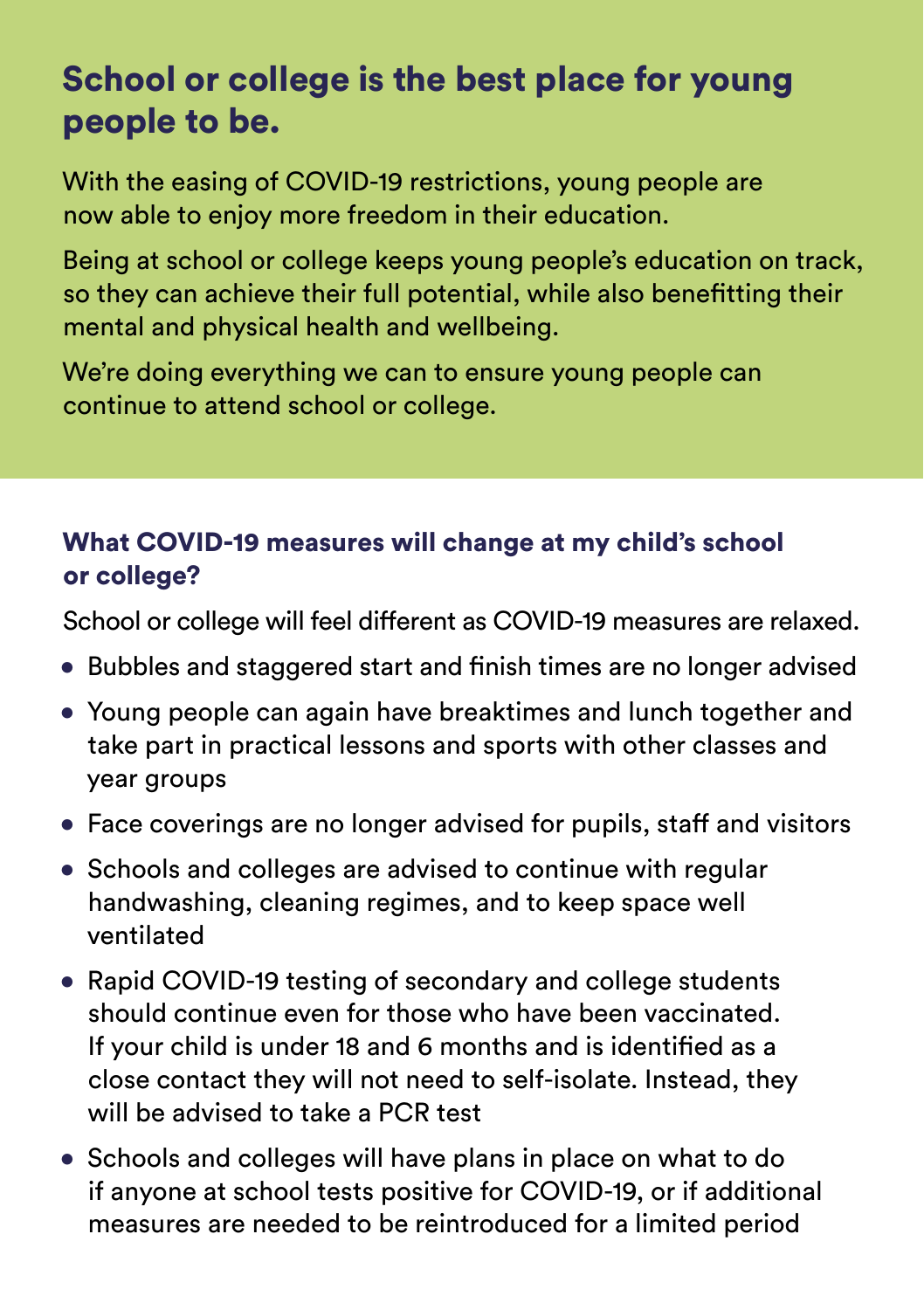# Should my child attend school or college?

Yes, attendance is mandatory. Public Health England and the Government's Chief Medical & Scientific Officers agree that there is a very low risk and rate of severe illness in children and young people from COVID-19.

The benefit of attending school or college continues to significantly outweigh the COVID-19 health risk to children and young people. If you have concerns, you should discuss these with your school or college and local authority so that your child is able to continue attending school or college.

# Does my child need to continue doing COVID-19 tests?

Yes. Secondary school and college students should test when they return at the start of term. They are advised to take two on-site rapid COVID-19 tests (3-5 days apart), followed by twice weekly testing at home. The tests are easy to do and results come back within 30 minutes.

You should report the results straight away, whether positive, negative or void, either online at [gov.uk/report-covid19-result](https://www.gov.uk/report-covid19-result) or by calling 119, free from your mobile or landline. If the test is positive then the person should also take a confirmatory PCR test and follow the latest government guidance.

Around 1 in 3 people with COVID-19 have no symptoms and can spread it without knowing. Taking regular rapid tests will help give you peace of mind that your child is not spreading the virus without knowing.

# What should I do if my child has COVID-19 symptoms?

If your child has any of the main COVID-19 symptoms (a high temperature, a new continuous cough, or a loss or change to sense of smell or taste), they should not attend school or college and should stay at home.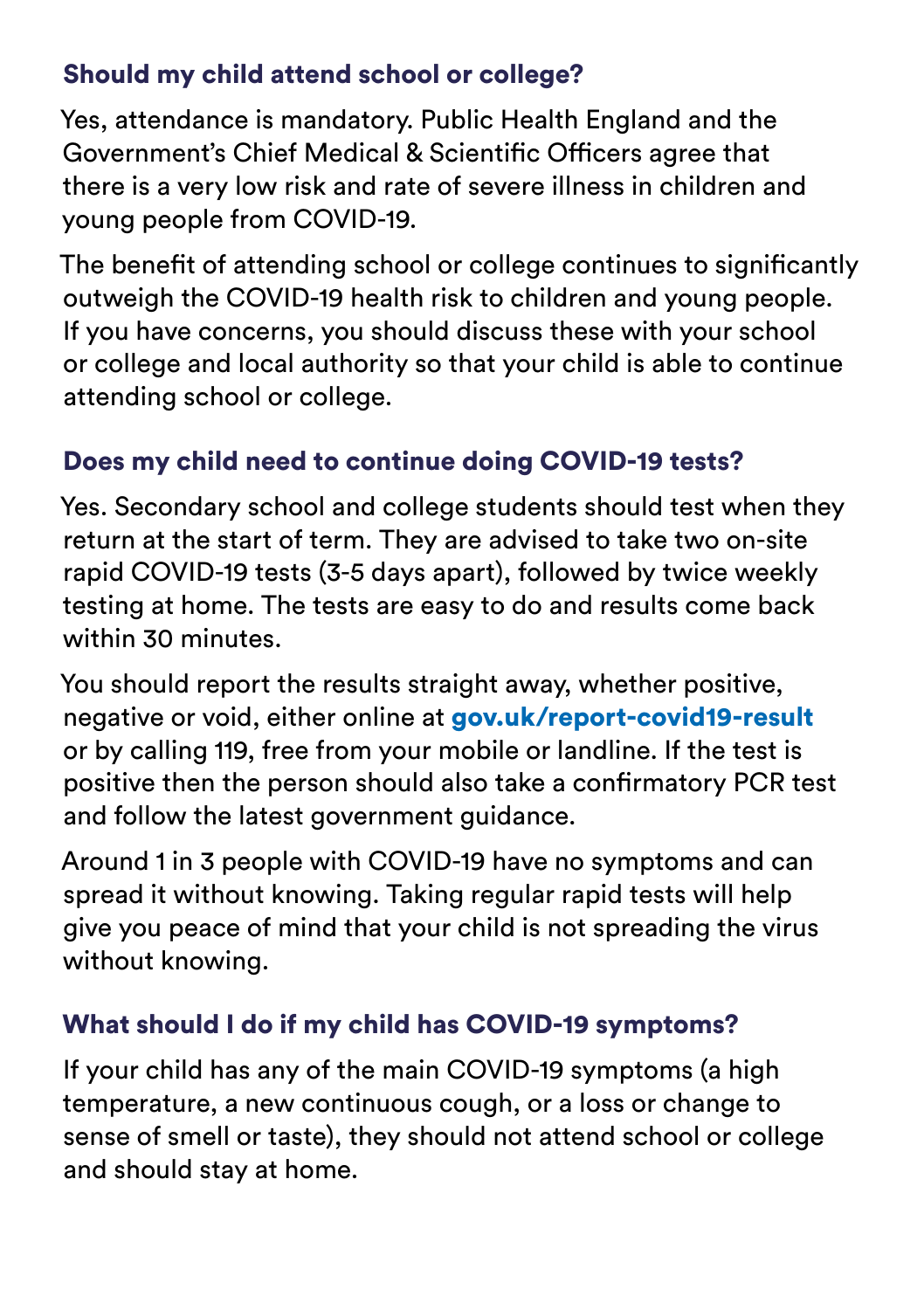You should arrange for them to get a **[PCR test](https://www.gov.uk/get-coronavirus-test)** and tell your child's school or college the test results. Your child should not attend school or college while you are waiting for test results, even if they are feeling better.

If the test is negative, they should go to school or college as normal. If they test positive, they should continue to isolate and follow public health advice.

#### What happens if my child has been in contact with someone with COVID-19 symptoms?

If your child has been identified as a close contact, you will be advised that your child takes a PCR test.

They will not have to self-isolate, unless they have a positive PCR test result.

# Will my child be vaccinated?

All 16 and 17-year-olds in England are now eligible for their first COVID-19 vaccine dose. Anyone in this age group can now find their nearest centre through the 'grab a jab' [NHS online walk-in finder](https://www.nhs.uk/conditions/coronavirus-covid-19/coronavirus-vaccination/find-a-walk-in-coronavirus-covid-19-vaccination-site/).

The NHS will also contact 12 to 15 year-olds to receive the vaccine if they are previously considered clinically extremely vulnerable, have an underlying health condition or may live with an individual who is immunosuppressed.

Anyone aged 12 years old and over who was severely immunosuppressed at the time of their first or second dose, will also be contacted by the NHS to receive a third vaccine dose for extra protection.

#### If my child was previously considered as clinically extremely vulnerable (CEV), should they attend school or college?

Yes. All young people who were considered as CEV should have returned to school or college following the end of shielding measures on 1 April 2021.